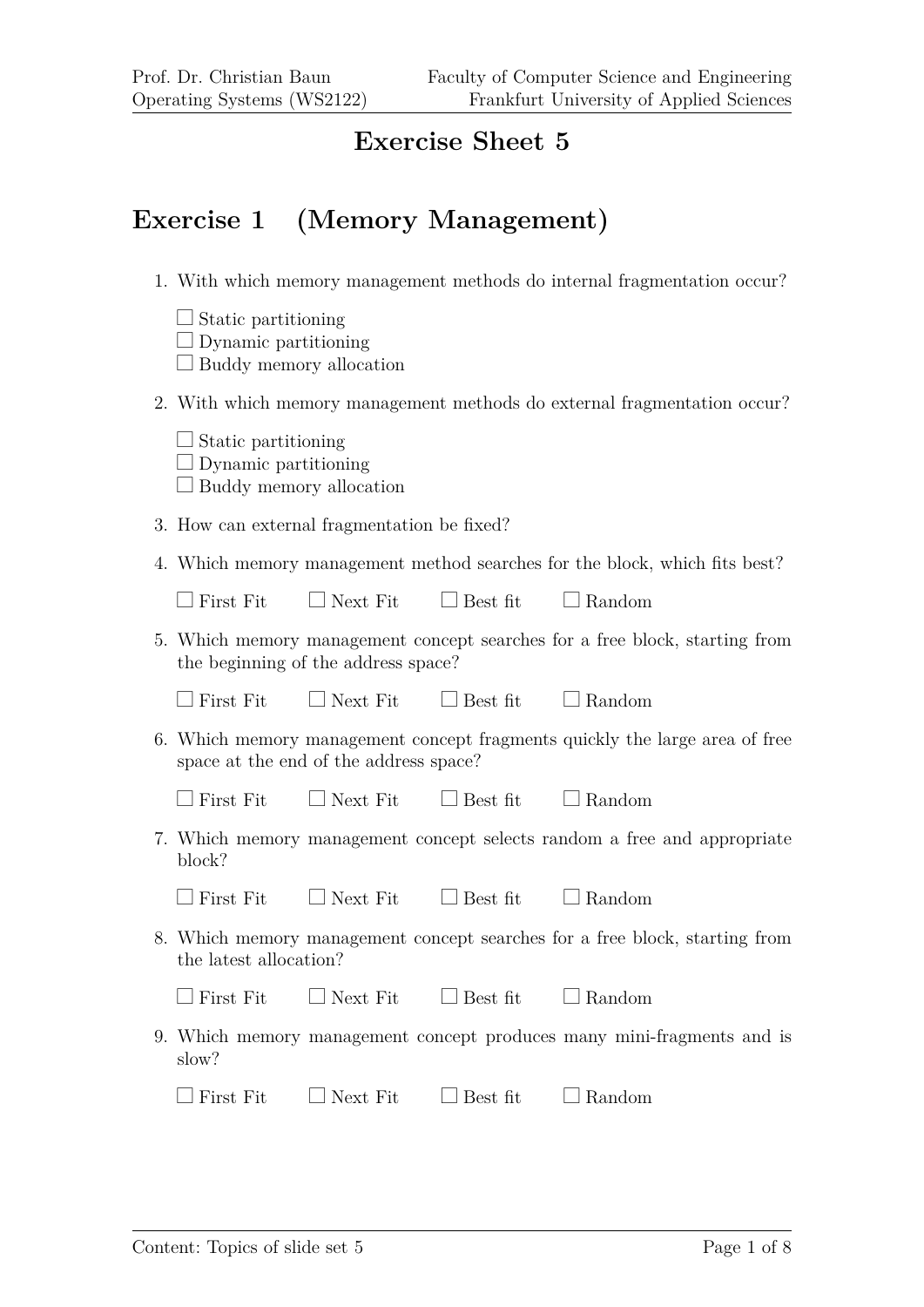## **Exercise 2 (Buddy Memory Allocation)**

The Buddy method for allocating memory to processes shall be used for a memory with a capacity of 1024 kB. Perform the provided operations and give the occupancy state of the memory after each operation.



#### **Exercise 3 (Real Mode and Protected Mode)**

- 1. Describe the functioning of the real mode.
- 2. Why is it impossible to use real mode for multitasking operation mode?
- 3. Describe the functioning of the protected mode.
- 4. What is virtual memory?
- 5. Explain, why virtual memory helps to better utilize the main memory.
- 6. What is mapping?
- 7. What is swapping?
- 8. Which component of the CPU is used to implement virtual memory?
- 9. Describe the function of the component from subtask 8.
- 10. Name a virtual memory concept.
- 11. What sort of fragmentation does occur with the concept of subtask 10?
- 12. What causes a page fault exception to occur?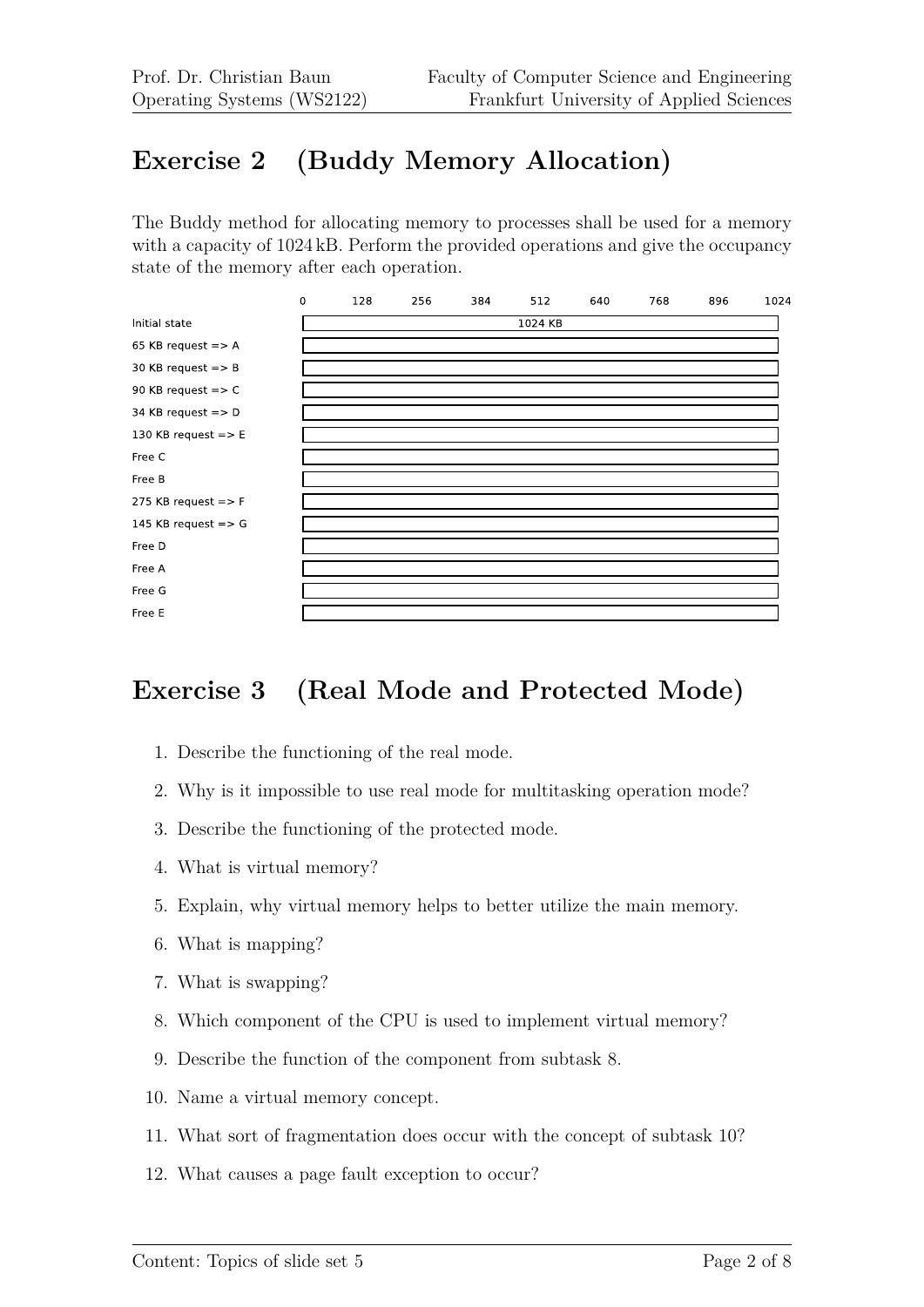- 13. What is the reaction of the operating system, when a page fault exception occurs?
- 14. What causes an access violation exception or general protection fault exception to occur?
- 15. What is the consequence (effect) of an access violation exception or general protection fault exception?
- 16. What contains the kernelspace?
- 17. What contains the userspace?

### **Exercise 4 (Memory Management)**

Please mark for each one of the following statements, whether the statement is true or false.

1. Real mode is suited for multitasking systems.

|--|

 $\Box$  False

2. In protected mode, each process is executed in its own copy of the physical address space, which is protected from other processes.

 $\Box$  True  $\Box$  False

3. When static partitioning is used, internal fragmentation occurs.

 $\Box$  True  $\Box$  False

4. When dynamic partitioning is used, external fragmentation cannot occur.

 $\Box$  True  $\Box$  False

5. With paging, all pages have the same length.

 $\Box$  True  $\Box$  False

6. One advantage of long pages is little internal fragmentation.

 $\Box$  True  $\Box$  False

7. A drawback of short pages is that the page table gets bigger.

 $\Box$  True  $\Box$  False

8. When paging is used, the MMU translates the logical memory addresses into physical memory addresses.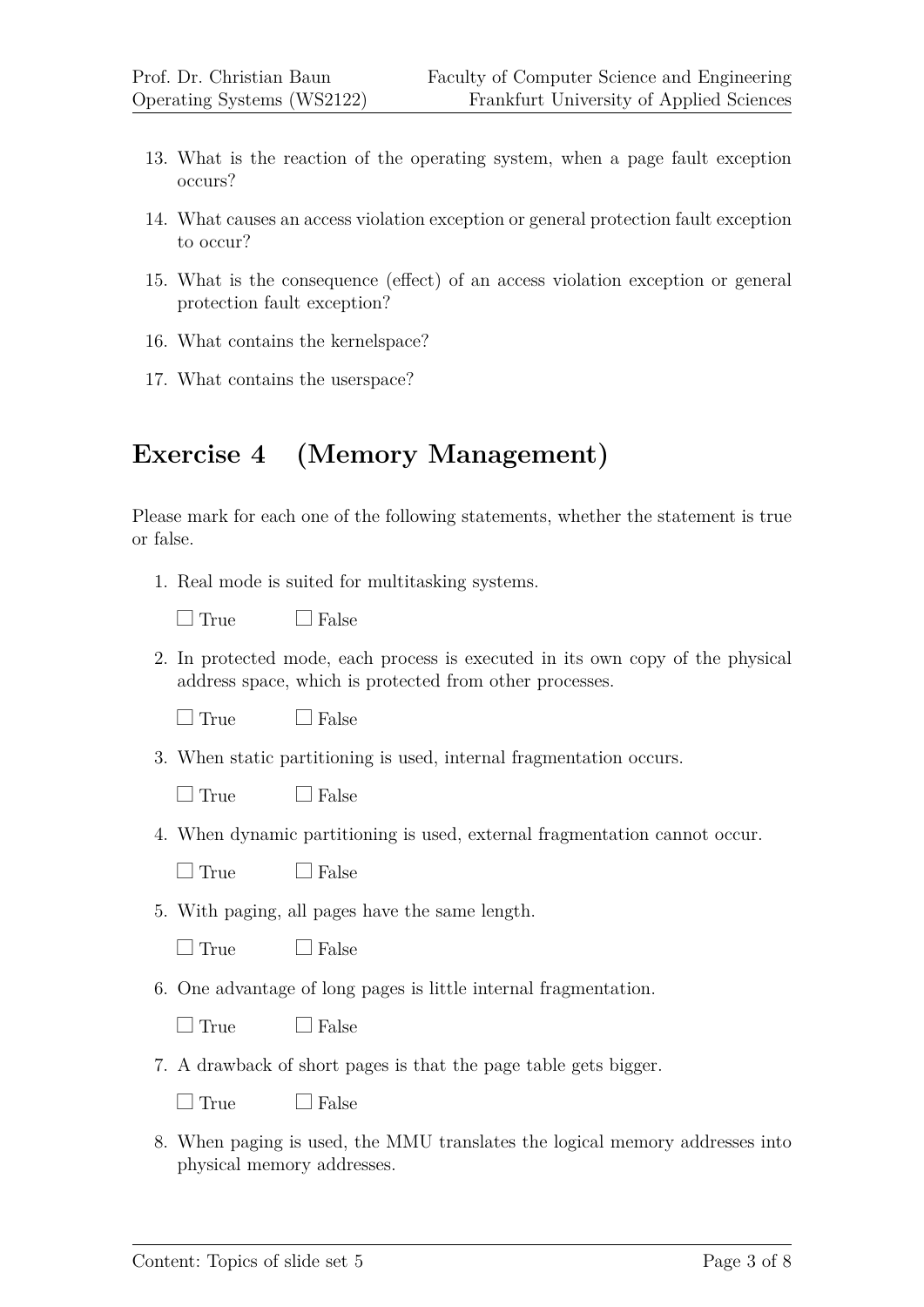$\Box$  True  $\Box$  False

9. Modern operating systems (for x86) operate in protected mode and use only paging.

 $\Box$  True  $\Box$  False

#### **Exercise 5 (Page Replacement Strategies)**

- 1. Why is it impossible to implement the optimal replacement strategy OPT?
- 2. Perform the access sequence with the replacement strategies Optimal, LRU, LFU and FIFO once with a cache with a capacity of 4 pages and once with 5 pages. Also calculate the hit rate and the miss rate for all scenarios.

Optimal replacement strategy (OPT):

| Requests: 1 3 5 4 2 4 3 2 1 0 5 3 5 0 4 3 5 4 3 2 1 3 4 5            |           |            |  |  |  |  |  |  |  |  |  |  |  |
|----------------------------------------------------------------------|-----------|------------|--|--|--|--|--|--|--|--|--|--|--|
| Page 1:                                                              |           |            |  |  |  |  |  |  |  |  |  |  |  |
| Page 2:                                                              |           |            |  |  |  |  |  |  |  |  |  |  |  |
| Page 3:                                                              |           |            |  |  |  |  |  |  |  |  |  |  |  |
| Page 4:                                                              |           |            |  |  |  |  |  |  |  |  |  |  |  |
|                                                                      | Hit rate: | Miss rate: |  |  |  |  |  |  |  |  |  |  |  |
|                                                                      |           |            |  |  |  |  |  |  |  |  |  |  |  |
| Requests: 1 3 5 4 2 4 3 2 1 0 5 3 5 0 4 3 5 4 3 2 1 3 4 5<br>Page 1: |           |            |  |  |  |  |  |  |  |  |  |  |  |
| Page 2:                                                              |           |            |  |  |  |  |  |  |  |  |  |  |  |
| Page 3:                                                              |           |            |  |  |  |  |  |  |  |  |  |  |  |
| Page 4:                                                              |           |            |  |  |  |  |  |  |  |  |  |  |  |
| Page 5:                                                              |           |            |  |  |  |  |  |  |  |  |  |  |  |

Miss rate: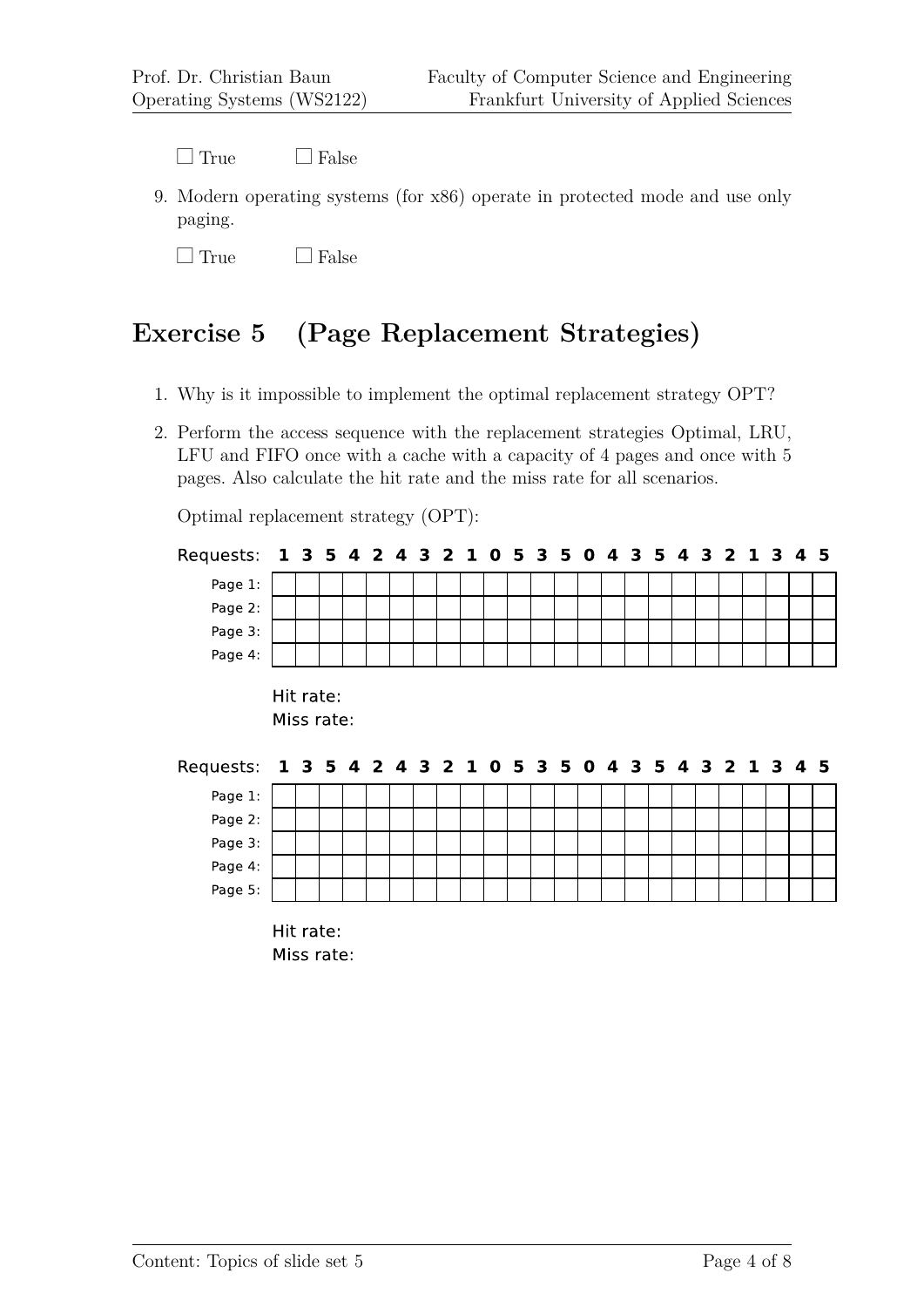Requests: 1 3 5 4 2 4 3 2 1 0 5 3 5 0 4 3 5 4 3 2 1 3 4 5 Page 1: Page 2: Page 3: Page 4: Queue:  $\square$ 8888888888888888888888888 E HHH E  $\Box$ Hitrate: Missrate: Requests: 1 3 5 4 2 4 3 2 1 0 5 3 5 0 4 3 5 4 3 2 1 3 4 5 Page 1: Page 2: Page 3: Page 4: Page 5: AAAAA<br>HHHHH E Queue:  $\Box$ EE E TП  $\Box$ 

Replacement strategy Least Recently Used (LRU):

Hitrate: Missrate: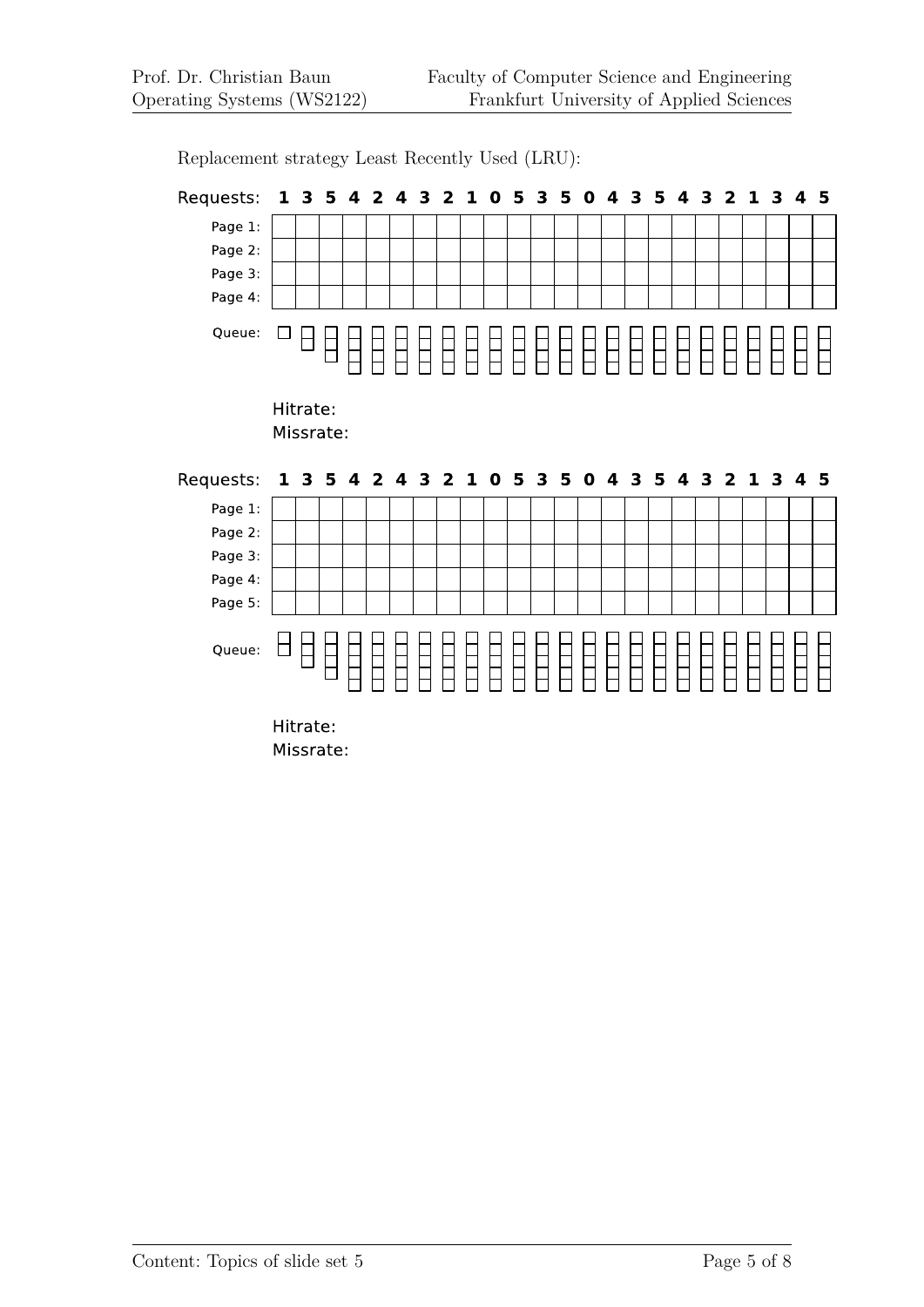Replacement strategy Least Frequently Used (LFU):

3. What is the key message of Laszlo Belady's anomaly?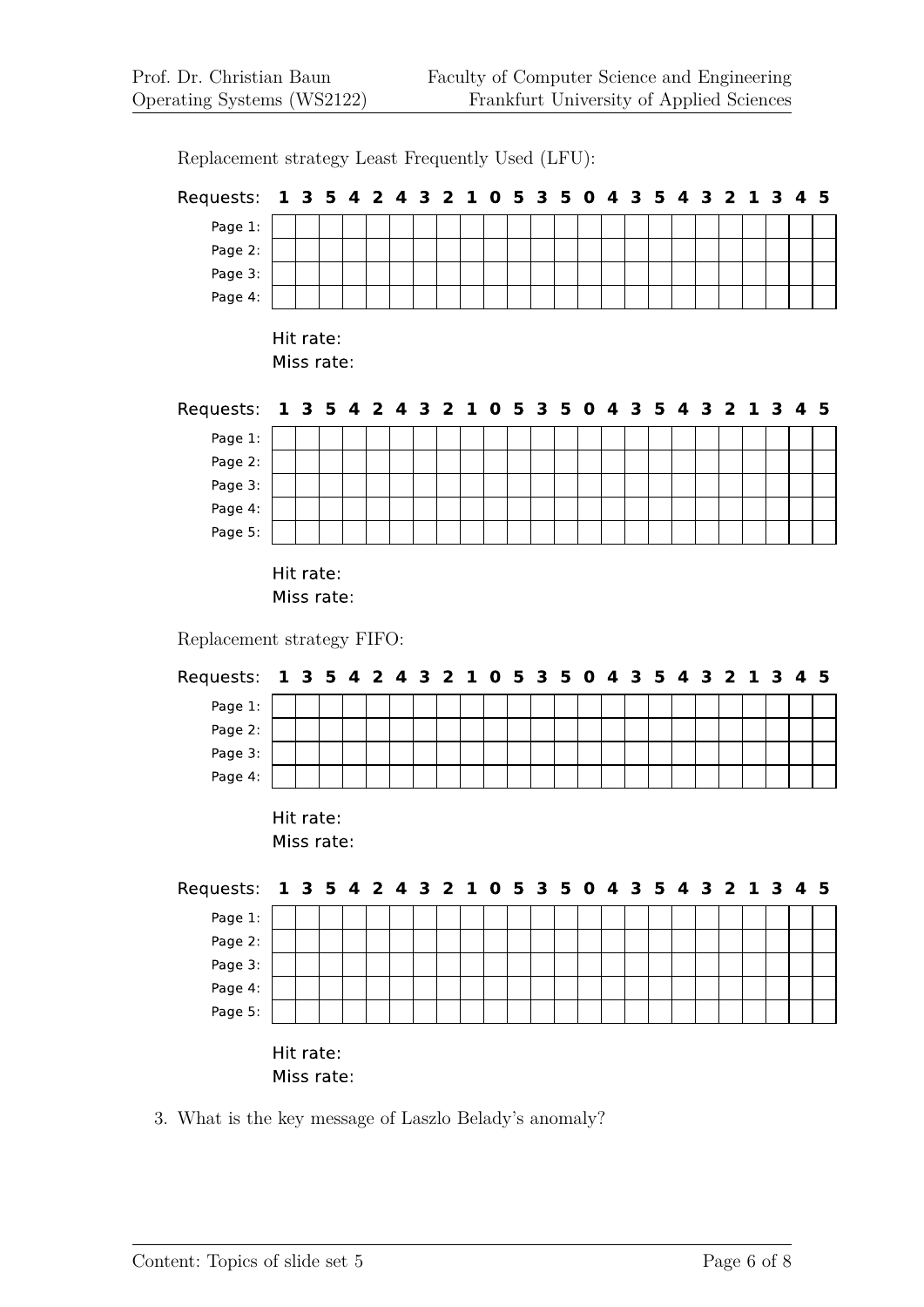4. Show Belady's anomaly by performing the access sequence with the replacement strategy FIFO once with a cache with a capacity of 3 pages and once with 4 pages. Also calculate the hit rate and the miss rate for both scenarios.



Miss rate:

# **Exercise 6 (Time-based Command Execution, Sorting, Environment Variables)**

1. Create in your home directory a directory NotImportant and write a cron job, which erases the content of the directory NotImportant every Tuesday at 1:25 clock am.

The output of the command should be appended to a file EraseLog.txt in your home directory.

2. Write a cron job, which appends a line at a file Datum.txt with the following format (but with the current values) every 3 minutes between 14:00 to 15:00 clock on every Tuesday in the month of November:

Heute ist der 30.10.2008 Die Uhrzeit ist 09:24:42 Uhr \*\*\*\*\*\*\*\*\*\*\*\*\*\*\*\*\*\*\*\*\*\*\*\*\*\*\*\*